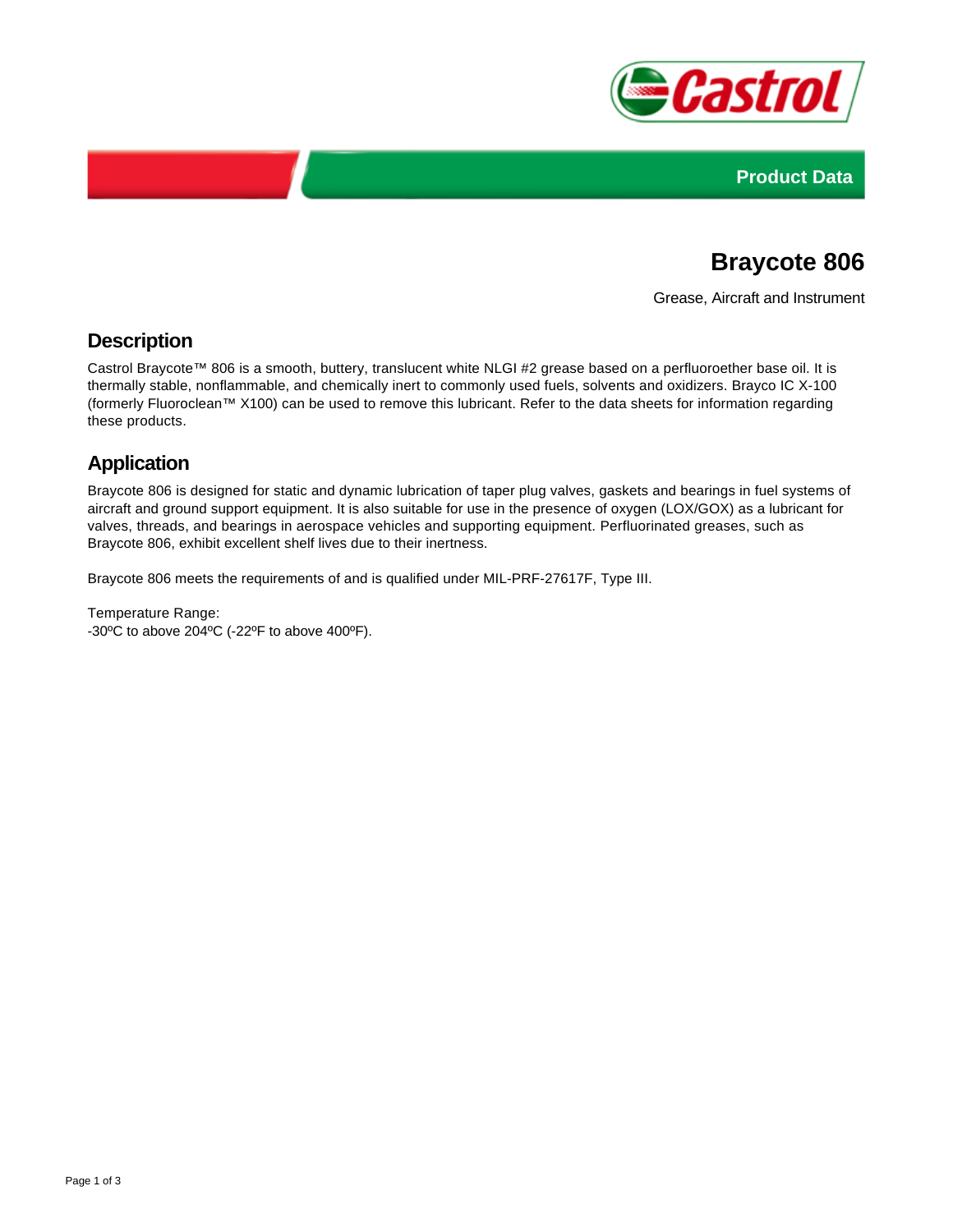## **Typical Characteristics**

| Name                                                                          | Method                                 | Units                                                          | Braycote<br>806          |
|-------------------------------------------------------------------------------|----------------------------------------|----------------------------------------------------------------|--------------------------|
| <b>Unworked Penetration</b>                                                   | ASTM D217 / IP 50                      | $0.1$ mm                                                       | 280                      |
| Worked Penetration (60 strokes @ 25°C / 77°F)                                 | ISO 2137 /<br>ASTM D217                | $0.1$ mm                                                       | 280                      |
| Copper Corrosion (24 hrs, 100°C / 212°F)                                      | ASTM D4048                             | Rating                                                         | 1 <sub>b</sub>           |
| Evaporation Loss (22hrs @ 204°C / 400°F)                                      | ASTM D2595                             | % wt                                                           | 1.6                      |
| Oil Separation (30 hrs @ 204°C / 400°F)                                       | <b>ASTM D6184 /</b><br>FTM 321.2       | % wt                                                           | 8.98                     |
| Resistance to Wash-out by Fuel                                                | <b>FTM 5414</b>                        | Solubility in fuel (%wt) /<br>resistance to wash-out<br>(Pass) | 6.5/Pass                 |
| Resistance to Wash-out by Distilled Water                                     | <b>FTM 5415</b>                        | Pass                                                           | $\sf{Pass}$              |
| Resistance to Wash-out by Distilled Water / Ethanol                           | <b>FTM 5415</b>                        | Pass                                                           | Pass                     |
| Oxidation Stability - Rotating Pressure Vessel test                           | <b>ASTM D942 /</b><br><b>DIN 51808</b> | Pass                                                           | Pass                     |
| LOX Impact Sensitivity (1100mm, 20drops)                                      |                                        | Pass                                                           | Pass                     |
| High Temperature Bearing Life test                                            | ASTM D3336                             | lhrs                                                           | >500                     |
| Storage Stability (8 months) - unworked penetration<br>before test            | <b>FTM 3467</b>                        | Pass                                                           | Pass                     |
| Four Ball Wear test - Wear Scar Diameter<br>(40 kgf / 75°C / 1200 rpm / 1 hr) | ISO 51350 /<br>ASTM D2266              | mm                                                             | 0.55                     |
| Specific Gravity @ 20°C / 68°F                                                | ISO 3675 /<br>ASTM D1298               |                                                                | 1.94                     |
| Base Oil Viscosity @ 99°C / 210°F                                             | <b>ISO 3104 / ASTM</b><br>D445         | mm <sup>2</sup> /s                                             | 11.6                     |
| Base Oil Viscosity @ 38°C / 100°F                                             | <b>ISO 3104 / ASTM</b><br>D445         | mm <sup>2</sup> /s                                             | 97                       |
| Base Oil Viscosity @ 20°C / 68°F                                              | <b>ISO 3104 / ASTM</b><br>D445         | mm <sup>2</sup> /s                                             | 490                      |
| Viscosity Index                                                               | ISO 2909 / ASTM<br>D2270               |                                                                | 117                      |
| Pour Point                                                                    | ISO 3016 / ASTM D97                    | $^{\circ}$ C/ $^{\circ}$ F                                     | $-30/ -22$               |
| Knudsen Vapour Pressure                                                       |                                        | Torr                                                           | $<$ 9 x 10 <sup>-7</sup> |
| Knudsen Vapour Pressure                                                       |                                        | Torr                                                           | $-9 \times 10^{-4}$      |